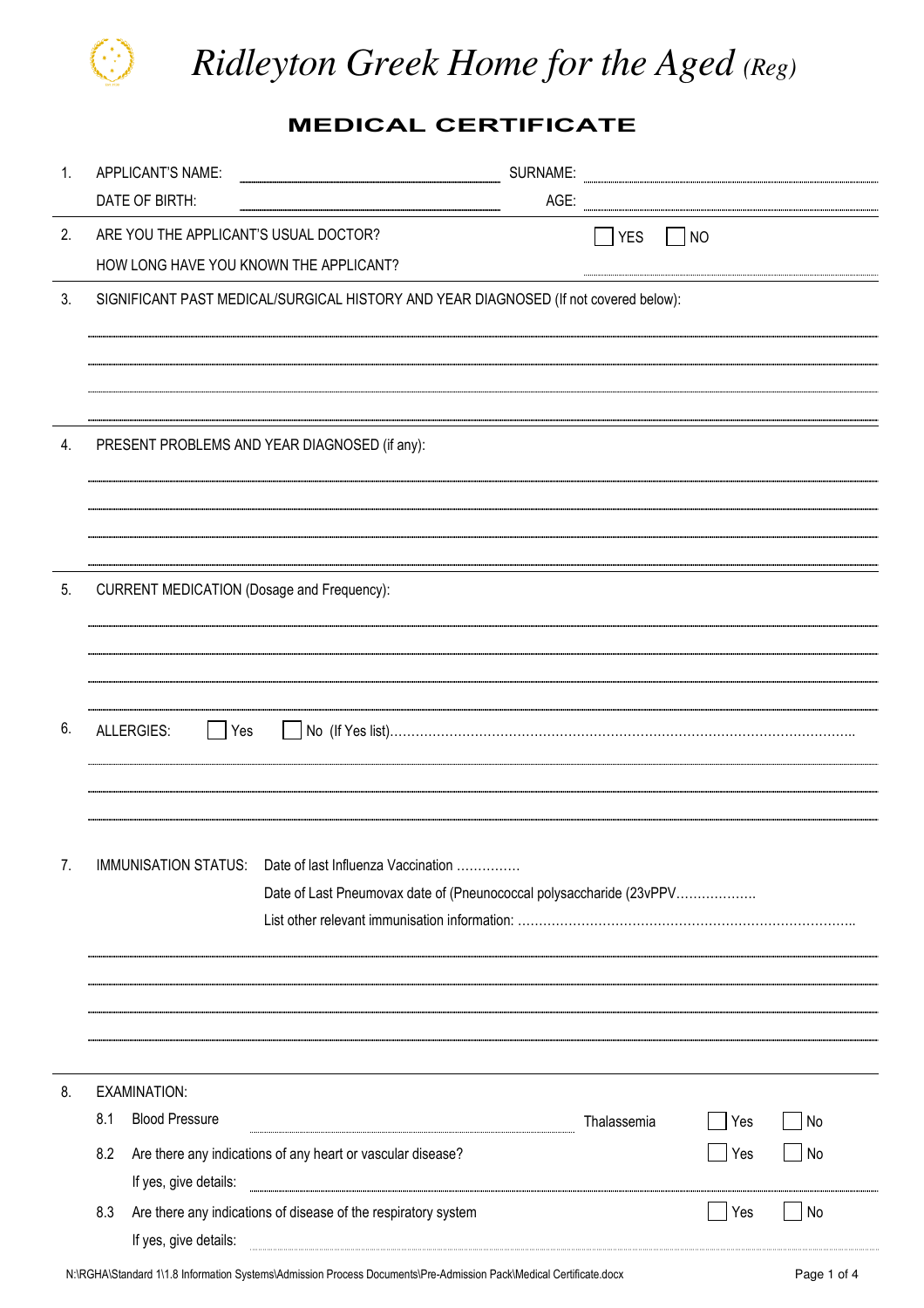| Address:       |                                                                                        |                                                                                                                                                                                                                                |       | Phone: <b>with the contract of the contract of the contract of the contract of the contract of the contract of the contract of the contract of the contract of the contract of the contract of the contract of the contract of t</b> |  |  |
|----------------|----------------------------------------------------------------------------------------|--------------------------------------------------------------------------------------------------------------------------------------------------------------------------------------------------------------------------------|-------|--------------------------------------------------------------------------------------------------------------------------------------------------------------------------------------------------------------------------------------|--|--|
| Doctor's Name: |                                                                                        | Date:                                                                                                                                                                                                                          |       |                                                                                                                                                                                                                                      |  |  |
|                |                                                                                        |                                                                                                                                                                                                                                |       |                                                                                                                                                                                                                                      |  |  |
|                |                                                                                        |                                                                                                                                                                                                                                |       |                                                                                                                                                                                                                                      |  |  |
|                | If yes, give details:                                                                  |                                                                                                                                                                                                                                |       |                                                                                                                                                                                                                                      |  |  |
|                |                                                                                        | 6.18 Are there any social needs which would be taken into consideration?                                                                                                                                                       | Yes   | No                                                                                                                                                                                                                                   |  |  |
|                | If yes, give details:                                                                  |                                                                                                                                                                                                                                |       |                                                                                                                                                                                                                                      |  |  |
|                |                                                                                        | 8.17 Is there anything about the physical or mental condition of the applicant, not clearly shown above,<br>which you consider should be known by the Home when considering this application for admission?                    | Yes   | No.                                                                                                                                                                                                                                  |  |  |
|                | If yes, give details:                                                                  |                                                                                                                                                                                                                                |       |                                                                                                                                                                                                                                      |  |  |
|                |                                                                                        | 8.16 Are there any significant dermatological conditions?                                                                                                                                                                      | Yes   | No                                                                                                                                                                                                                                   |  |  |
|                | (c) Arthritis:                                                                         |                                                                                                                                                                                                                                |       |                                                                                                                                                                                                                                      |  |  |
|                | (b) Prosthesis (specify/indicate year):                                                |                                                                                                                                                                                                                                |       |                                                                                                                                                                                                                                      |  |  |
| 8.15           |                                                                                        | (a) Past fractures (specify/indicate year): entertainment and all the set of the set of the set of the set of the set of the set of the set of the set of the set of the set of the set of the set of the set of the set of th |       |                                                                                                                                                                                                                                      |  |  |
|                | If yes, give details:                                                                  |                                                                                                                                                                                                                                |       |                                                                                                                                                                                                                                      |  |  |
|                |                                                                                        | 8.14 Are there any diseases of the skeletal system?                                                                                                                                                                            | Yes   | No                                                                                                                                                                                                                                   |  |  |
|                | (c) Speech                                                                             | (d) Language                                                                                                                                                                                                                   |       |                                                                                                                                                                                                                                      |  |  |
|                | (a) Hearing                                                                            | (b) Vision                                                                                                                                                                                                                     |       |                                                                                                                                                                                                                                      |  |  |
|                | 8.13 Are there any significant Sensory Impairments (hearing, vision, speech, language) |                                                                                                                                                                                                                                |       |                                                                                                                                                                                                                                      |  |  |
|                | If yes, please forward report with application.                                        |                                                                                                                                                                                                                                |       |                                                                                                                                                                                                                                      |  |  |
|                | Has the applicant been assessed by a Geriatrician/Psychogeriatrician?                  |                                                                                                                                                                                                                                |       |                                                                                                                                                                                                                                      |  |  |
|                | If yes, give details:                                                                  |                                                                                                                                                                                                                                |       |                                                                                                                                                                                                                                      |  |  |
|                |                                                                                        | 8.12 Is there any evidence of (a) anxiety, (b) depression, (c) dementia, (d) alzheimers?                                                                                                                                       | Yes   | No                                                                                                                                                                                                                                   |  |  |
|                | If no, give details:                                                                   |                                                                                                                                                                                                                                |       |                                                                                                                                                                                                                                      |  |  |
| 8.11           | Is the applicant mentally competent?                                                   |                                                                                                                                                                                                                                | Yes   | No                                                                                                                                                                                                                                   |  |  |
|                | If yes, give details:                                                                  |                                                                                                                                                                                                                                |       |                                                                                                                                                                                                                                      |  |  |
|                | 8.10 Any history of Epilepsy?                                                          |                                                                                                                                                                                                                                | Yes   | No                                                                                                                                                                                                                                   |  |  |
|                | If yes, give details:                                                                  |                                                                                                                                                                                                                                |       |                                                                                                                                                                                                                                      |  |  |
| 8.9            |                                                                                        | Are there any indications of disease of the Neuro-Hormonal System?                                                                                                                                                             | l Yes | No                                                                                                                                                                                                                                   |  |  |
|                | If yes, give details:                                                                  |                                                                                                                                                                                                                                |       |                                                                                                                                                                                                                                      |  |  |
| 8.8            | Is there any evidence of diabetes?                                                     |                                                                                                                                                                                                                                | Yes   | No                                                                                                                                                                                                                                   |  |  |
|                |                                                                                        | Urinary/Faecal Incontinence. Date and Type of Investigations/Remedy:                                                                                                                                                           |       |                                                                                                                                                                                                                                      |  |  |
|                | If yes, give details:                                                                  |                                                                                                                                                                                                                                |       |                                                                                                                                                                                                                                      |  |  |
| 8.7            |                                                                                        | Are there any indications of any disease of the genito-urinary system?                                                                                                                                                         | Yes   | No                                                                                                                                                                                                                                   |  |  |
|                | If yes, give details:                                                                  |                                                                                                                                                                                                                                |       |                                                                                                                                                                                                                                      |  |  |
| 8.6            |                                                                                        | If yes, give details:<br>Does the applicant require any special diet?                                                                                                                                                          | Yes   | No.                                                                                                                                                                                                                                  |  |  |
| 8.5            |                                                                                        | Are there any indication of disease of the digestive system or bowel?                                                                                                                                                          | Yes   | No.                                                                                                                                                                                                                                  |  |  |
|                | If yes, give details:                                                                  |                                                                                                                                                                                                                                |       |                                                                                                                                                                                                                                      |  |  |
| 8.4            | Any history or evidence of tuberculosis?                                               |                                                                                                                                                                                                                                | Yes   | No                                                                                                                                                                                                                                   |  |  |
|                |                                                                                        |                                                                                                                                                                                                                                |       |                                                                                                                                                                                                                                      |  |  |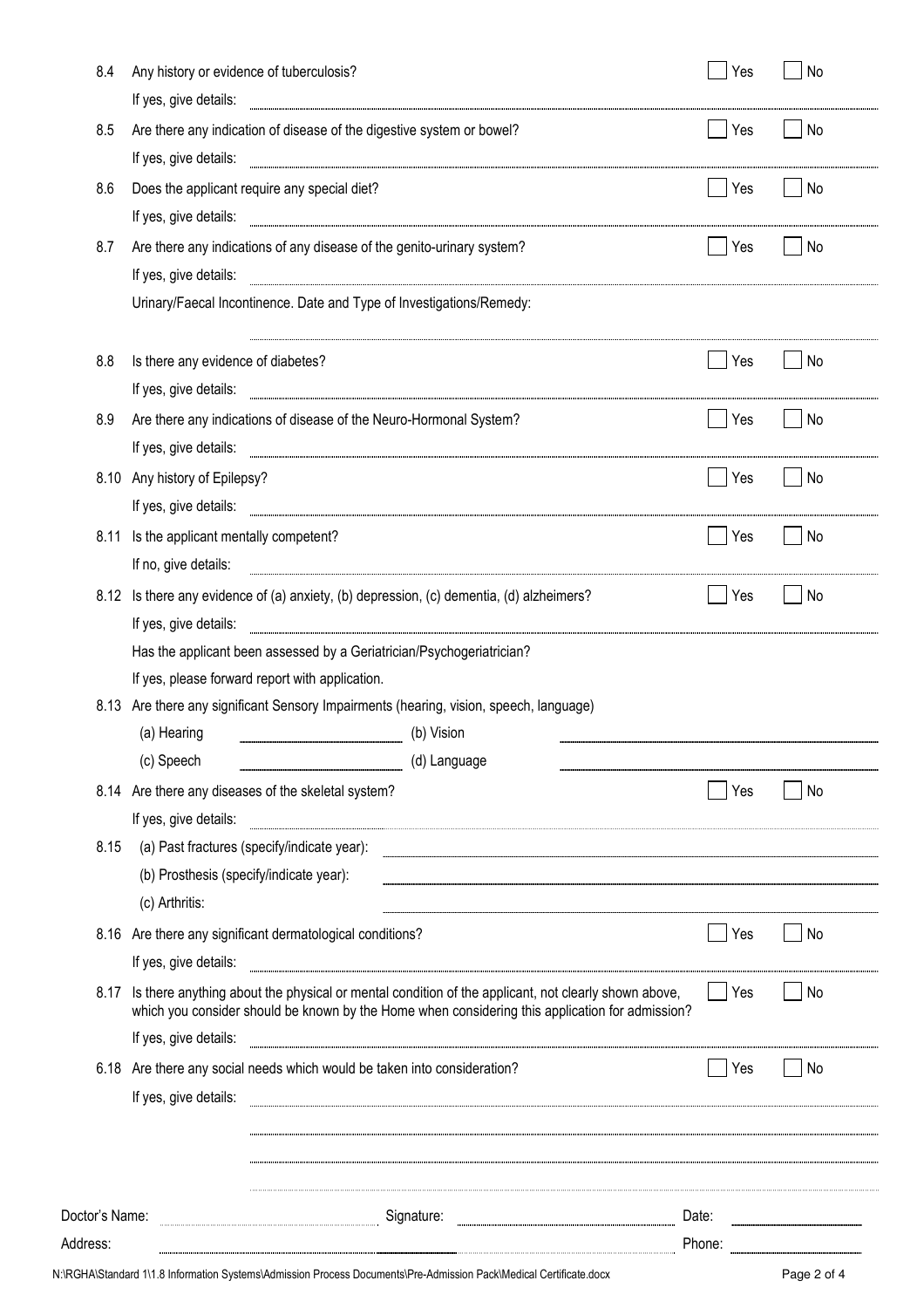## SUPPLEMENTARY MEDICAL ASSESSMENT

(Please tick in appropriate square)

| 9.  | <b>MOBILITY</b>                                                                                                                                                              |                                     |                                  |
|-----|------------------------------------------------------------------------------------------------------------------------------------------------------------------------------|-------------------------------------|----------------------------------|
|     | AMBULATION:<br>7.1                                                                                                                                                           | Unassisted                          | With Walking Aid                 |
|     |                                                                                                                                                                              | With help of another person         | With help of 2 persons           |
|     | <b>TRANSFERRING</b><br>7.2                                                                                                                                                   | Out of bed without help             | Out of bed with help             |
|     |                                                                                                                                                                              | Chairfast                           | Bedfast                          |
| 10. | PERSONAL HYGIENE/SHOWER                                                                                                                                                      |                                     |                                  |
|     | SHOWER:<br>8.1                                                                                                                                                               | Independently                       | With Supervision                 |
|     |                                                                                                                                                                              | With Minimal Help                   | With Constant Help               |
|     | 8.2<br>DRESS:                                                                                                                                                                | Independently                       | With Supervision                 |
|     |                                                                                                                                                                              | With Minimal Help                   | With Constant Help               |
|     | GROOM:<br>8.3                                                                                                                                                                | Independently                       | With Supervision                 |
|     |                                                                                                                                                                              | With Minimal Help                   | With Constant Help               |
| 11. | <b>CONTINENCE</b>                                                                                                                                                            | Continent                           | Incontinent (but not daily)      |
|     | URINE:<br>9.1                                                                                                                                                                | Incontinent (once daily)            | Incontinent frequently           |
|     |                                                                                                                                                                              | Continent                           | Incontinent (but not daily)      |
|     | <b>FAECES:</b><br>9.2                                                                                                                                                        | Incontinent (once daily)            | Incontinent frequently           |
|     |                                                                                                                                                                              | <b>Bowel Evacuation Management:</b> |                                  |
| 12. | <b>MEDICATION</b>                                                                                                                                                            | Manages Independently               | Requires Organisation            |
|     |                                                                                                                                                                              | Requires Full Supervision           |                                  |
| 13. | <b>MEALS</b>                                                                                                                                                                 |                                     |                                  |
|     |                                                                                                                                                                              | Manages Independently               | Needs help cutting up food       |
|     |                                                                                                                                                                              | Needs to be fed                     | Has difficulty in Mastication    |
|     |                                                                                                                                                                              | Has difficulty Swallowing           |                                  |
| 14. | <b>BEHAVIOUR</b><br>Confusion:                                                                                                                                               |                                     |                                  |
|     |                                                                                                                                                                              | Hostility / Intrusive               | Wandering (safety needs)         |
|     |                                                                                                                                                                              | Sleep / Nocturnal disturbance       | Other                            |
|     | Mood Affect:                                                                                                                                                                 |                                     |                                  |
|     |                                                                                                                                                                              | Short Term Memory Loss              | Long Term Memory Loss            |
|     |                                                                                                                                                                              | Danger to Self                      | Danger to Others                 |
|     |                                                                                                                                                                              | <b>Needs Constant Supervision</b>   | Needs Psychogeriatric Assessment |
|     | Repetitive Behaviour:                                                                                                                                                        |                                     |                                  |
|     | Requires prompting with activities of living (presentation of Dementia/Alzheimers):                                                                                          |                                     | No<br>Yes                        |
| 15. | <b>ACUTE/CHRONIC PAIN MANAGEMENT</b>                                                                                                                                         |                                     | No<br>Yes                        |
|     | Specify:                                                                                                                                                                     |                                     |                                  |
|     | Investigations:                                                                                                                                                              |                                     |                                  |
|     | Management:                                                                                                                                                                  |                                     |                                  |
| 16. | <b>SMOKER</b>                                                                                                                                                                |                                     | No<br>Yes                        |
|     | (RGHA IS A NON SMOKING FACILITY)                                                                                                                                             |                                     |                                  |
|     | <b>ALCOHOL USE/ABUSE</b>                                                                                                                                                     |                                     | Yes<br>No                        |
| 17. | <b>OTHER COMMENTS</b><br>Specify the reasons you believe Low Level Care - Hostel or High Level Care - Nursing Home care is urgent including details of any<br>Social status) |                                     |                                  |
|     |                                                                                                                                                                              |                                     |                                  |
|     |                                                                                                                                                                              |                                     |                                  |
|     |                                                                                                                                                                              |                                     |                                  |